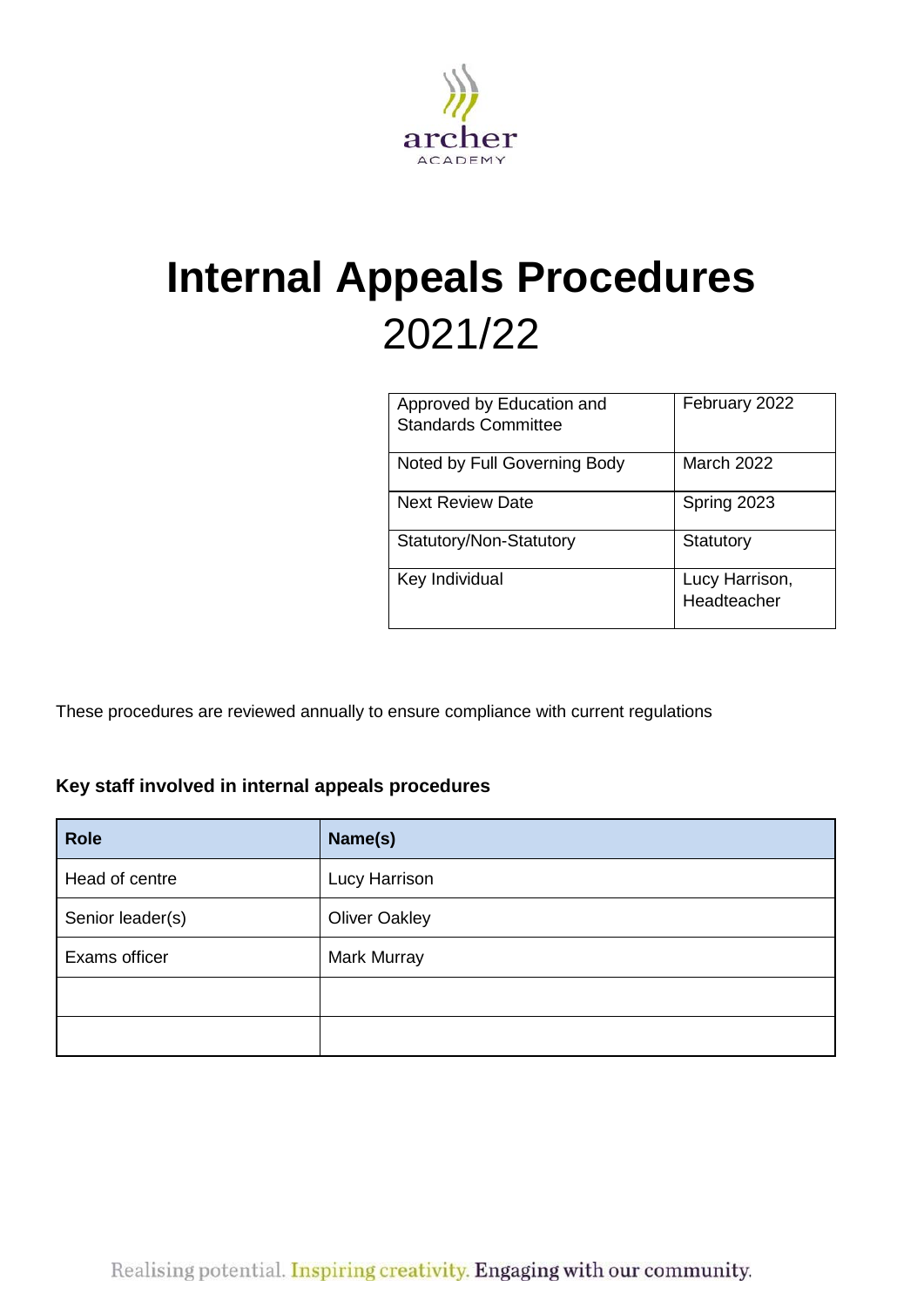

## **Contents**

| 2. Appeals against the centre's decision not to support a clerical re-check, a review of marking, a review of |  |
|---------------------------------------------------------------------------------------------------------------|--|
|                                                                                                               |  |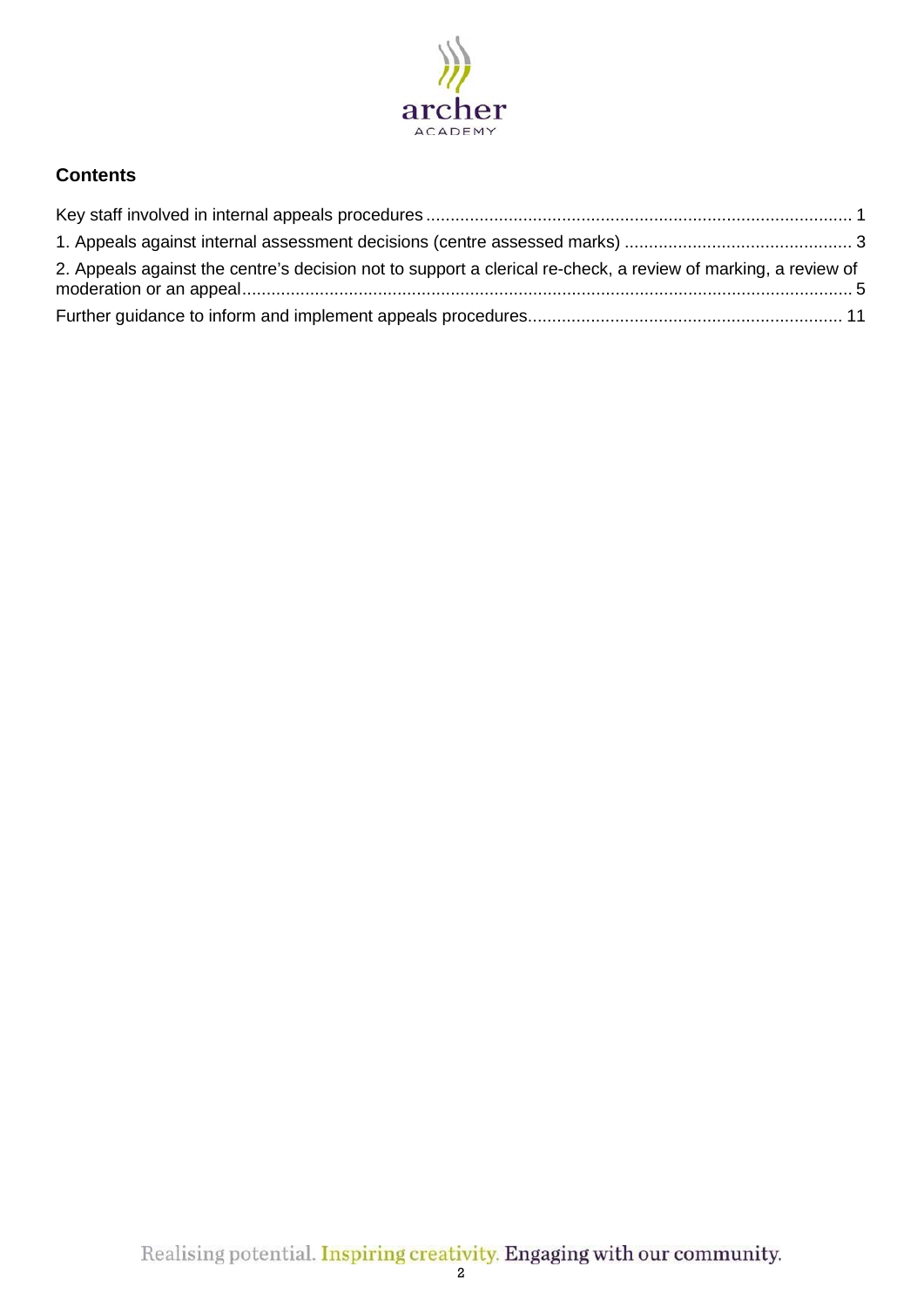

## <span id="page-2-0"></span>**1. Appeals against internal assessment decisions (centre assessed marks)**

Certain GCSE, GCE and other qualifications contain components of non-examination assessment (or units of coursework) which are internally assessed (marked) by Archer Academy and internally standardised. The marks awarded (the internal assessment decisions) which contribute to the final grade of the qualification are then submitted by the deadline set by the awarding body for external moderation.

This procedure confirms Archer Acadeny's compliance with JCQ's General Regulations for Approved Centres 2021-2022 (section 5.7) that the centre will:

- have in place and be available for inspection purposes, a written internal appeals procedure relating to internal assessment decisions and to ensure that details of this procedure are communicated, made widely available and accessible to all candidates
- before submitting marks to the awarding body inform candidates of their centre assessed marks and allow a candidate to request a review of the centre's marking

# Date Cualification Details **Details Exam series** Exam series 15<sup>th</sup> May GCSE Final date for submission of centre assessed marks (AQA, OCR, Pearson and WJEC) Summer-22

#### **Deadlines for the submission of marks**

Archer Academy is committed to ensuring that whenever its staff mark candidates' work this is done fairly, consistently and in accordance with the awarding body's specification and subject-specific associated documents.

The Archer Academy ensures that all centre staff follow a robust non-examination assessment (NEA) policy (for the management of GCE and GCSE non-examination assessments). This policy details all procedures relating to non-examination assessments, including the marking/internal standardisation and quality assurance processes which relevant teaching staff are required to follow.

Candidates' work will be marked by staff who have appropriate knowledge, understanding and skill, and who have been trained in this activity. Archer Academy is committed to ensuring that work produced by candidates is authenticated in line with the requirements of the awarding body. Where a number of subject teachers are involved in marking candidates' work, internal moderation and standardisation will ensure consistency of marking.

On being informed of their centre assessed marks, if a candidate believes that the above procedures were not followed in relation to the marking of his/her work, or that the assessor has not properly applied the marking standards to his/her marking, then he/she may make use of the appeals procedure below to consider whether to request a review of the centre's marking.

Archer Academy will

- 1. ensure that candidates are informed of their centre assessed marks so that they may request a review of the centre's marking before marks are submitted to the awarding body
- 2. inform candidates that they will need to explain on what grounds they wish to request a review of an internally assessed mark as a review will only focus on the quality of their work in meeting the published assessment criteria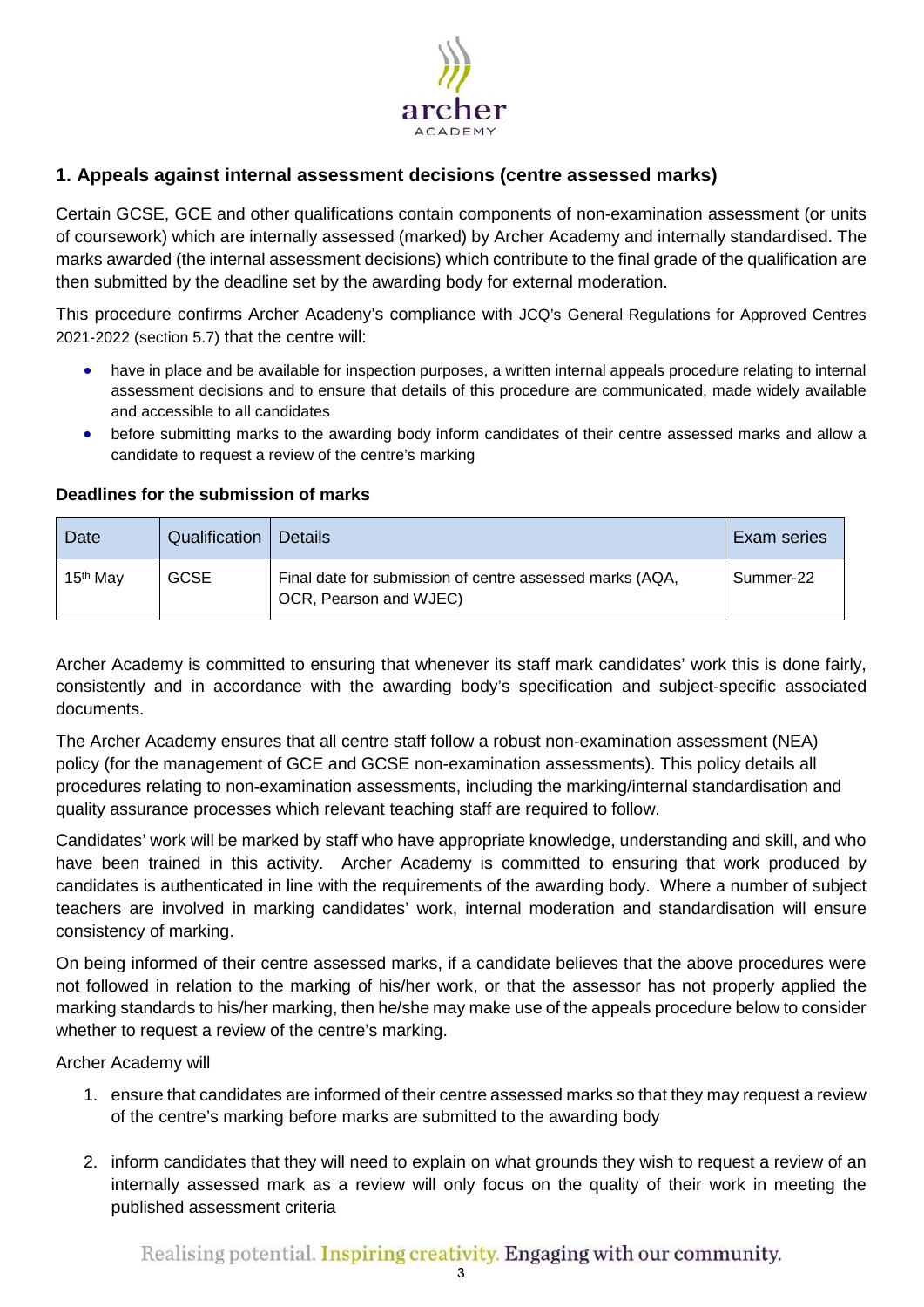

- 3. inform candidates that they may request copies of materials (for example, as a minimum, a copy their marked assessment material (work) and the mark scheme or assessment criteria plus additional materials which may vary from subject to subject) to assist them in considering whether to request a review of the centre's marking of the assessment
- 4. having received a request for copies of materials, promptly make them available to the candidate (or for some marked assessment materials, such as art work and recordings, inform the candidate that these will be shared under supervised conditions) within 7 calendar days.
- 5. inform candidates they will not be allowed access to original assessment material unless supervised
- 6. provide candidates with sufficient time in order to allow them to review copies of materials and reach a decision, informing candidates that if their decision is to request a review they will need to explain what they believe the issue to be
- 7. provide a clear deadline for candidates to submit a request for a review of the centre's marking. Requests will not be accepted after this deadline. Requests must be made in writing within 7 calendar days of receiving copies of the requested materials
- 8. Allow 10 calendar days for the review to be carried out, to make any necessary changes to marks and to inform the candidate of the outcome, all before the awarding body's deadline for the submission of marks
- 9. ensure that the review of marking is carried out by an assessor who has appropriate competence, has had no previous involvement in the assessment of that candidate and has no personal interest in the review
- 10. instruct the reviewer to ensure that the candidate's mark is consistent with the standard set by the centre
- 11. inform the candidate in writing of the outcome of the review of the centre's marking

The outcome of the review of the centre's marking will be made known to the head of centre who will have the final decision if there is any disagreement on the mark to be submitted to the awarding body. A written record of the review will be kept and made available to the awarding body upon request.

The awarding body will be informed if the centre does not accept the outcome of a review.

The moderation process carried out by the awarding bodies may result in a mark change, either upwards or downwards, even after an internal review. The internal review process is in place to ensure consistency of marking within the centre, whereas moderation by the awarding body ensures that centre marking is line with national standards. The mark submitted to the awarding body is subject to change and should therefore be considered provisional.

The procedure is informed by the JCQ publications [Instructions for conducting non-examination assessments](https://www.jcq.org.uk/exams-office/non-examination-assessments) (6.1), [Reviews of marking \(centre assessed marks\) suggested template for centres.](https://www.jcq.org.uk/exams-office/non-examination-assessments) and [Notice to Centres -Informing](https://www.jcq.org.uk/exams-office/non-examination-assessments)  [candidates of their centre assessed marks](https://www.jcq.org.uk/exams-office/non-examination-assessments)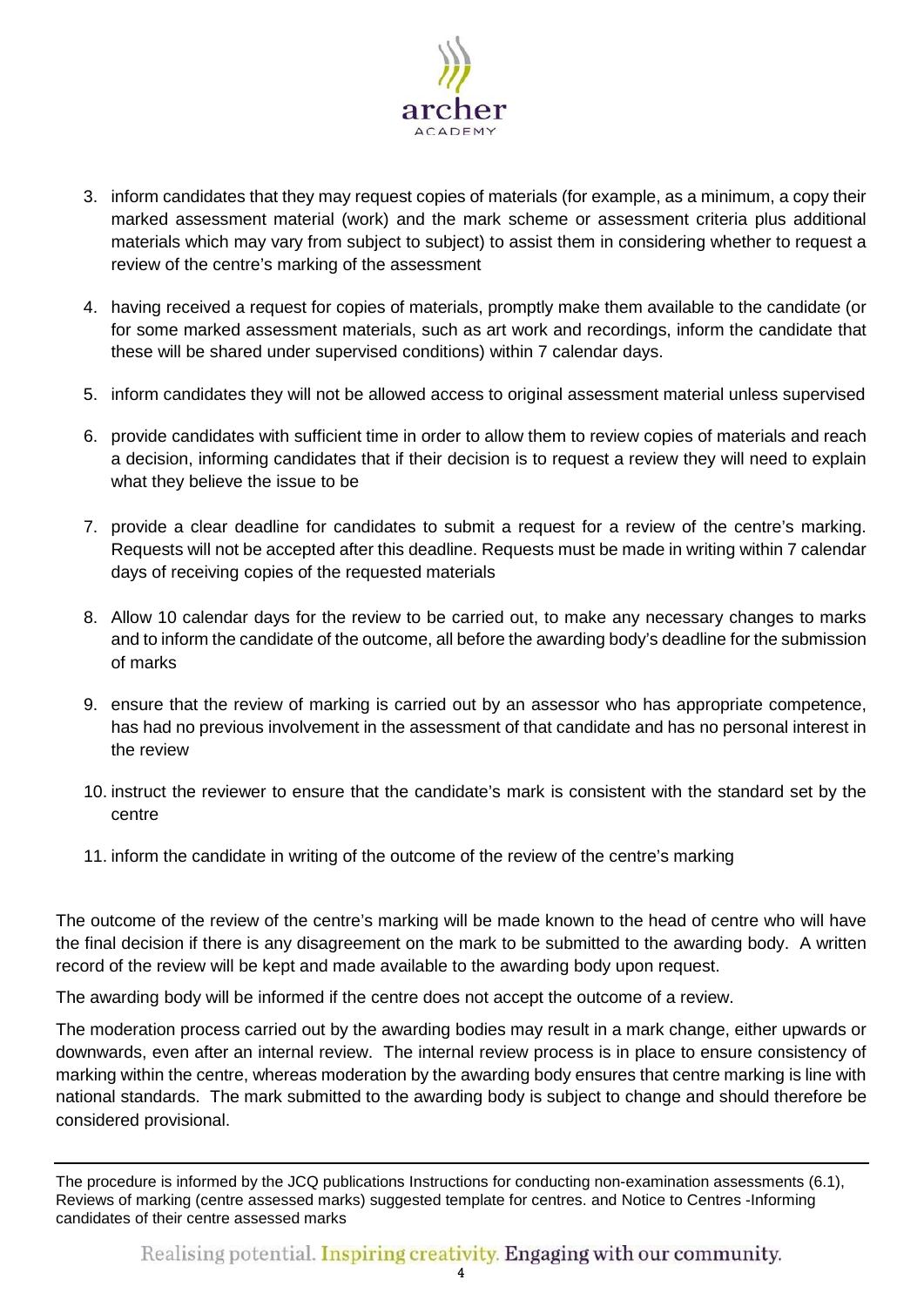

## <span id="page-4-0"></span>**2. Appeals against the centre's decision not to support a clerical re-check, a review of marking, a review of moderation or an appeal**

This procedure confirms Archer Acdemy's compliance with JCQ's General Regulations for Approved Centres 2021-2022 (section 5.13) that the centre will:

**have available for inspection purposes** and draw to the attention of candidates and their parents/carers, a **written** internal appeals procedure to manage disputes when a candidate disagrees with a centre decision not to support a clerical re-check, a review of marking, a review of moderation or an appeal

Following the issue of results, awarding bodies make post-results services available.

Candidates are also informed of the arrangements for post-results services and the availability of senior members of centre staff immediately after the publication of results, **before** they sit any exams through the candidate examination information booklet.

If the centre or a candidate (or his/her parent/carer) has a concern and believes a result may not be accurate, post-results services may be considered.

The JCQ post-results services currently available are detailed below.

#### **Reviews of Results** (RoRs):

- Service 1 (Clerical re-check) This is the only service that can be requested for objective tests (multiple choice tests)
- Service 2 (Review of marking)
- Priority Service 2 (Review of marking) This service is only available for externally assessed components of GCE A-level specifications (an individual awarding body may also offer this priority service for other qualifications)
- Service 3 (Review of moderation) This service is not available to an individual candidate

#### **Access to Scripts** (ATS):

- Copies of scripts to support reviews of marking
- Copies of scripts to support teaching and learning

Where a concern is expressed that a particular result may not be accurate, the centre will look at the marks awarded for each component part of the qualification alongside any mark schemes, relevant result reports, grade boundary information etc. when made available by the awarding body to determine if the centre supports any concerns.

For written components that contributed to the final result, the centre will:

- 1. Where a place a university or college is at risk, consider supporting a request for a Priority Service 2 review of marking
- 2. In all other instances, consider accessing the script by:
	- a) (where the service is made available by the awarding body) requesting a priority copy of the candidate's script to support a review of marking by the awarding body deadline or
	- b) (where the option is made available by the awarding body) viewing the candidate's marked script online to consider if requesting a review of marking is appropriate
- 3. Collect informed written consent/permission from the candidate to access his/her script
- 4. On access to the script, consider if it is felt that the agreed mark scheme has been applied correctly in the original marking and if the centre considers there are any errors in the marking

Realising potential. Inspiring creativity. Engaging with our community.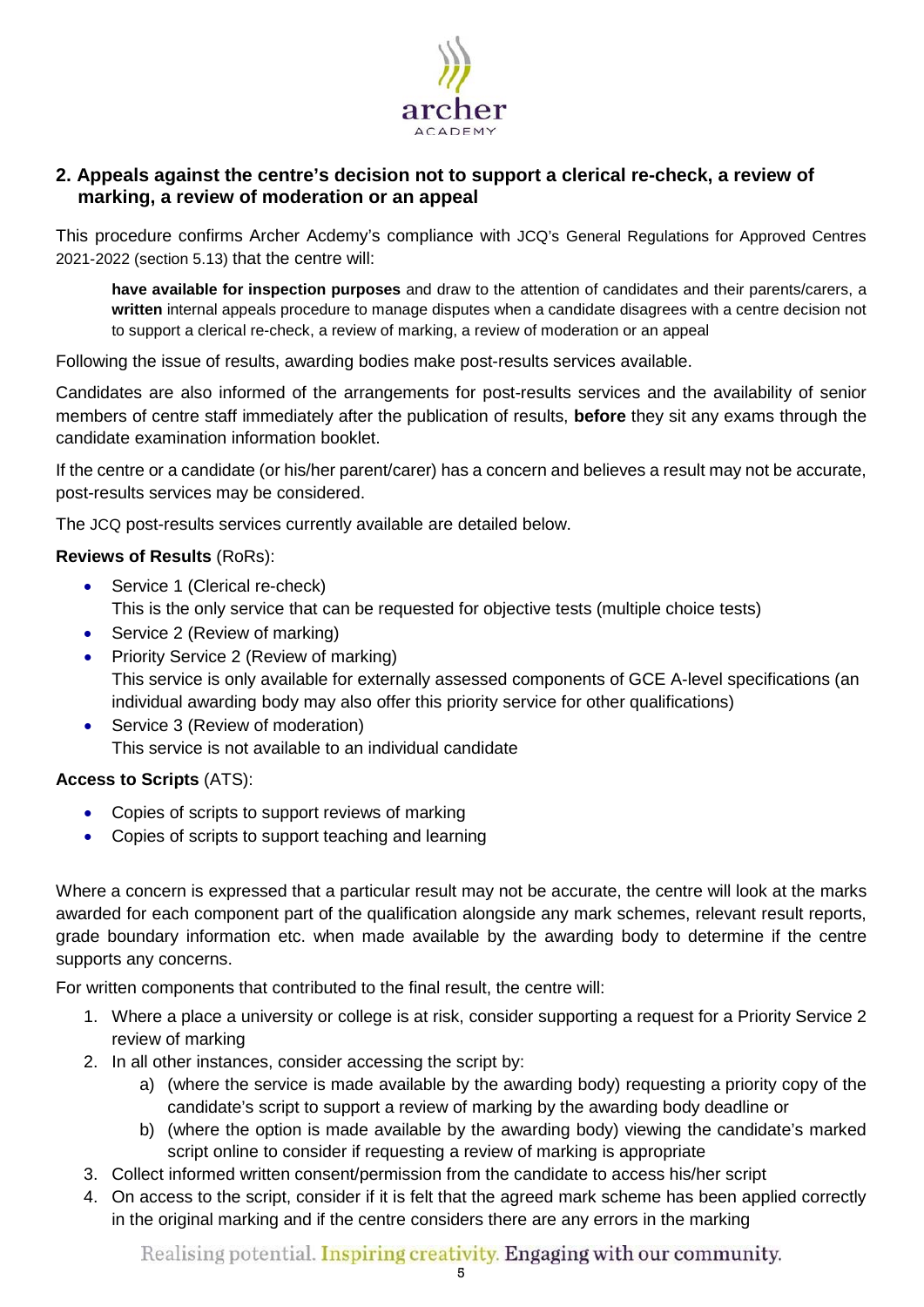

- 5. Support a request for the appropriate RoR service (clerical re-check or review of marking) if any error is identified
- 6. Collect informed written consent from the candidate to request the RoR service before the request is submitted
- 7. Where relevant, advise an affected candidate to inform any third party (such as a university or college) that a review of marking has been submitted to an awarding body

Written candidate consent (informed consent via candidate email is acceptable) is required in all cases before a request for a RoR service 1 or 2 (including priority service 2) is submitted to the awarding body. Consent is required to confirm the candidate understands that the final subject grade and/or mark awarded following a clerical re-check or a review of marking, and any subsequent appeal, may be lower than, higher than, or the same as the result which was originally awarded. Candidate consent must only be collected after the publication of results.

For any moderated components that contributed to the final result, the centre will:

- Confirm that a review of moderation cannot be undertaken on the work of an individual candidate or the work of candidates not in the original sample submitted for moderation
- Consult the moderator's report/feedback to identify any issues raised
- Determine if the centre's internally assessed marks have been accepted without change by the awarding body – if this is the case, a RoR service 3 (Review of moderation) will not be available
- Determine if there are any grounds to submit a request for a review of moderation for the work of all candidates in the original sample

Where a candidate disagrees with a centre decision not to support a clerical re-check, a review of marking or a review of moderation, the centre will:

- For a review of marking (RoR priority service 2), advise the candidate he/she may request the review by providing informed written consent (and the required fee) for this service to the centre by the deadline set by the centre
- For a review of marking (RoR service 1 or 2), first advise the candidate to access a copy of his/her script to support a review of marking by providing written permission for the centre to access the script (and any required fee for this service) for the centre to submit this request
- After accessing the script to consider the marking, inform the candidate that if a request for a review of marking (RoR service 1 or 2) is required, this must be submitted by the deadline set by the centre by providing informed written consent (and the required fee for this service) for the centre to submit this request
- Inform the candidate that a review of moderation (RoR service 3) cannot be requested for the work of an individual candidate or the work of a candidate not in the original sample

If the candidate (or his/her parent/carer) believes there are grounds to appeal against the centre's decision not to support a review of results, an internal appeal can be submitted to the centre completing the internal appeals form at least 20 calendar days prior to the internal deadline for submitting a request for a review of results.

The appellant will be informed of the outcome of his/her appeal.

Following the RoR outcome, an external appeals process is available if the head of centre remains dissatisfied with the outcome and believes there are grounds for appeal. The JCQ publications Post-Results Services and JCQ Appeals Booklet (A guide to the awarding bodies' appeals processes) will be consulted to determine the acceptable grounds for a preliminary appeal.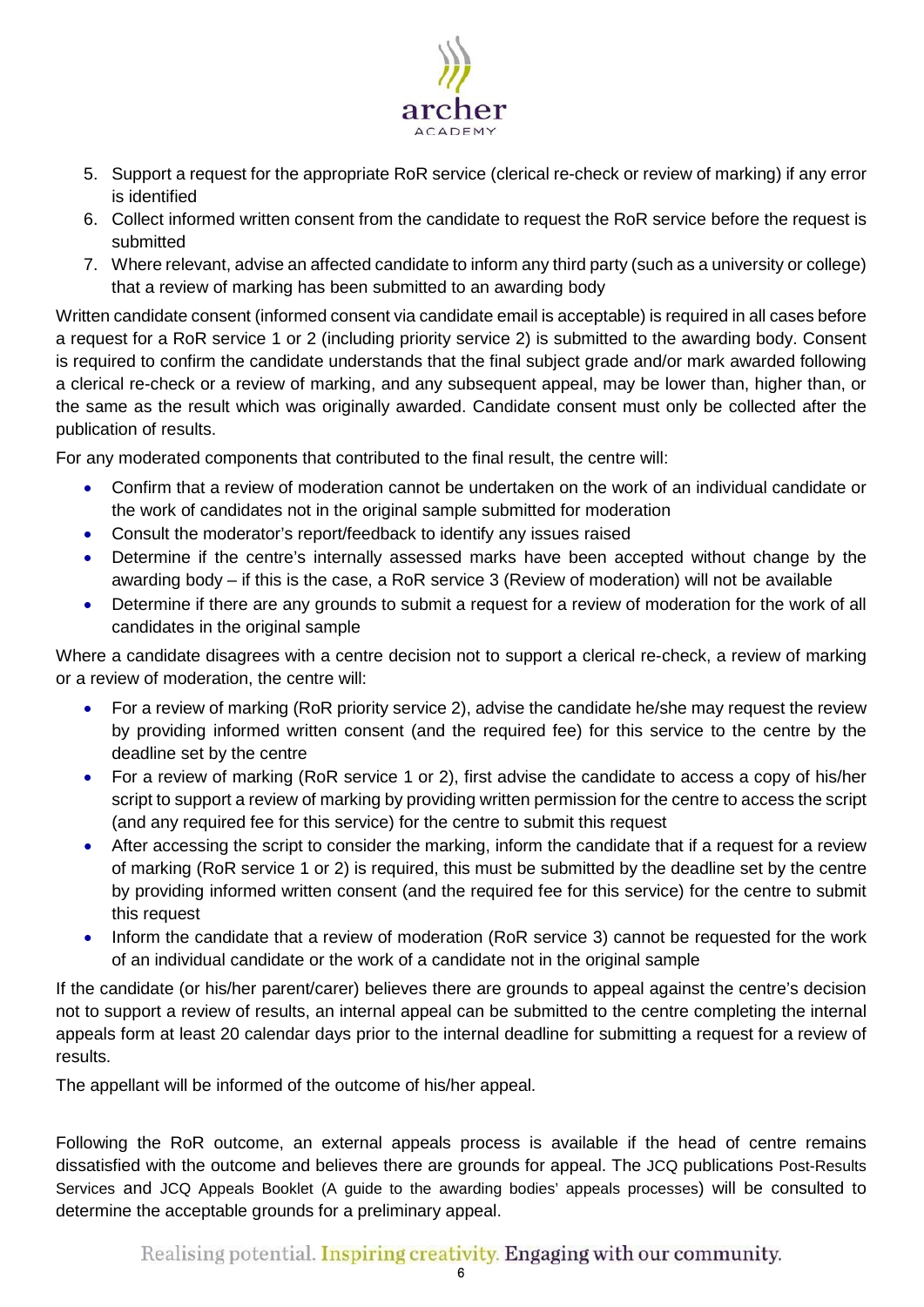

Where the head of centre is satisfied after receiving the RoR outcome, but the candidate (or his/her parent/carer) believes there are grounds for a preliminary appeal to the awarding body, a further internal appeal may be made to the head of centre.

Following this, the head of centre's decision as to whether to proceed with a preliminary appeal will be based upon the acceptable grounds as detailed in the JCQ Appeals Booklet. Candidates or parents/carers are not permitted to make direct representations to an awarding body.

The **internal appeals form** should be completed and submitted to the centre within 5 working days of the notification of the outcome of the RoR. Subject to the head of centre's decision, this will allow the centre to process the preliminary appeal and submit to the awarding body within the required **30 calendar days** of receiving the outcome of the review of results process.

Awarding body fees which may be charged for the preliminary appeal must be paid to the centre by the appellant before the preliminary appeal is submitted to the awarding body (fees are available from the exams officer). If the appeal is upheld by the awarding body, this fee will be refunded by the awarding body and repaid to the appellant by the centre.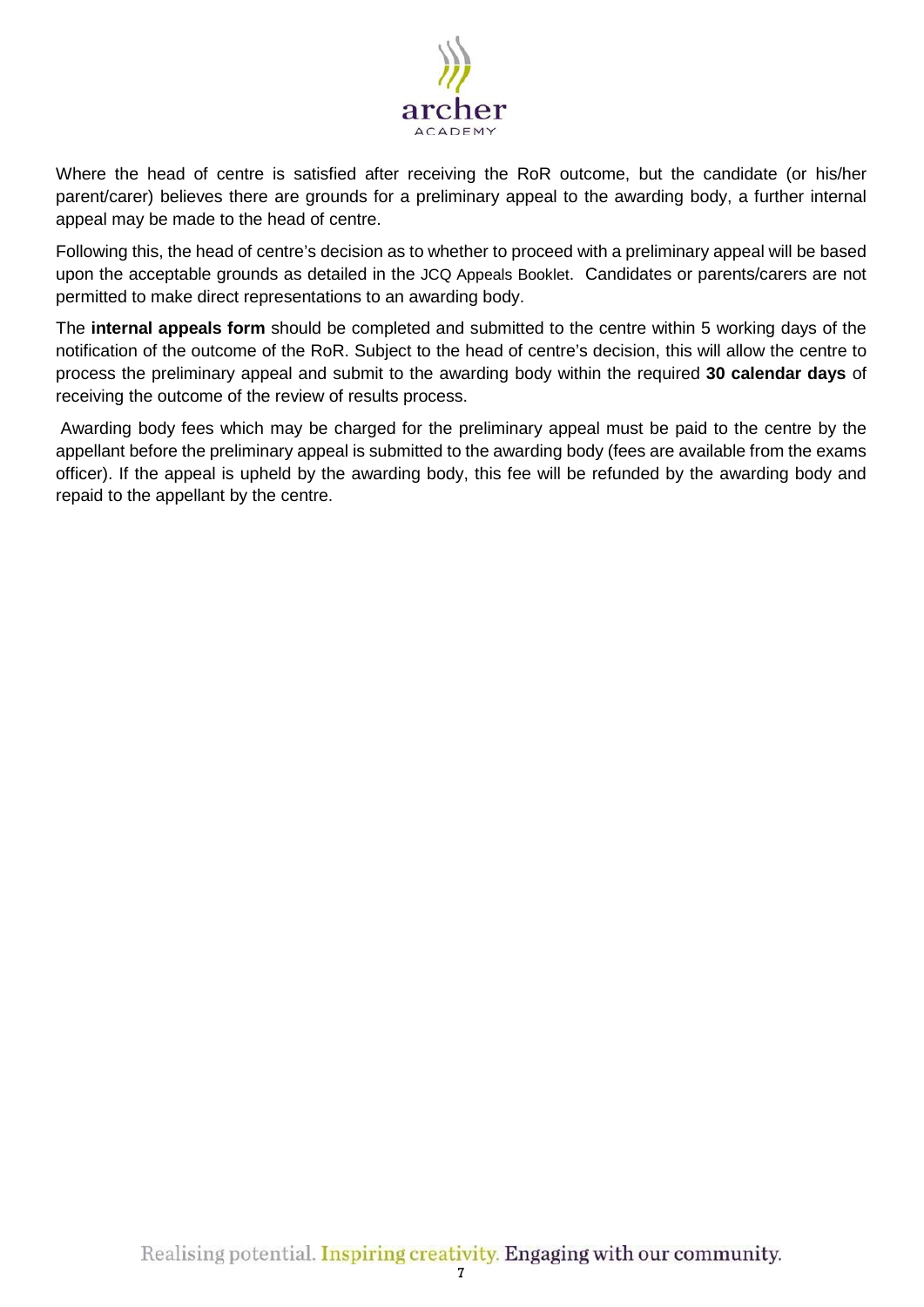

## **Internal appeals form**

Please tick box to indicate the nature of your appeal and complete all white boxes on the form below

- $\Box$  Appeal against an internal assessment decision and/or request for a review of marking
- $\Box$  Appeal against the centre's decision not to support a clerical re-check, a review of marking, a review of moderation or an appeal

| FOR CENTRE USE ONLY |  |  |
|---------------------|--|--|
| Date received       |  |  |
| Reference No.       |  |  |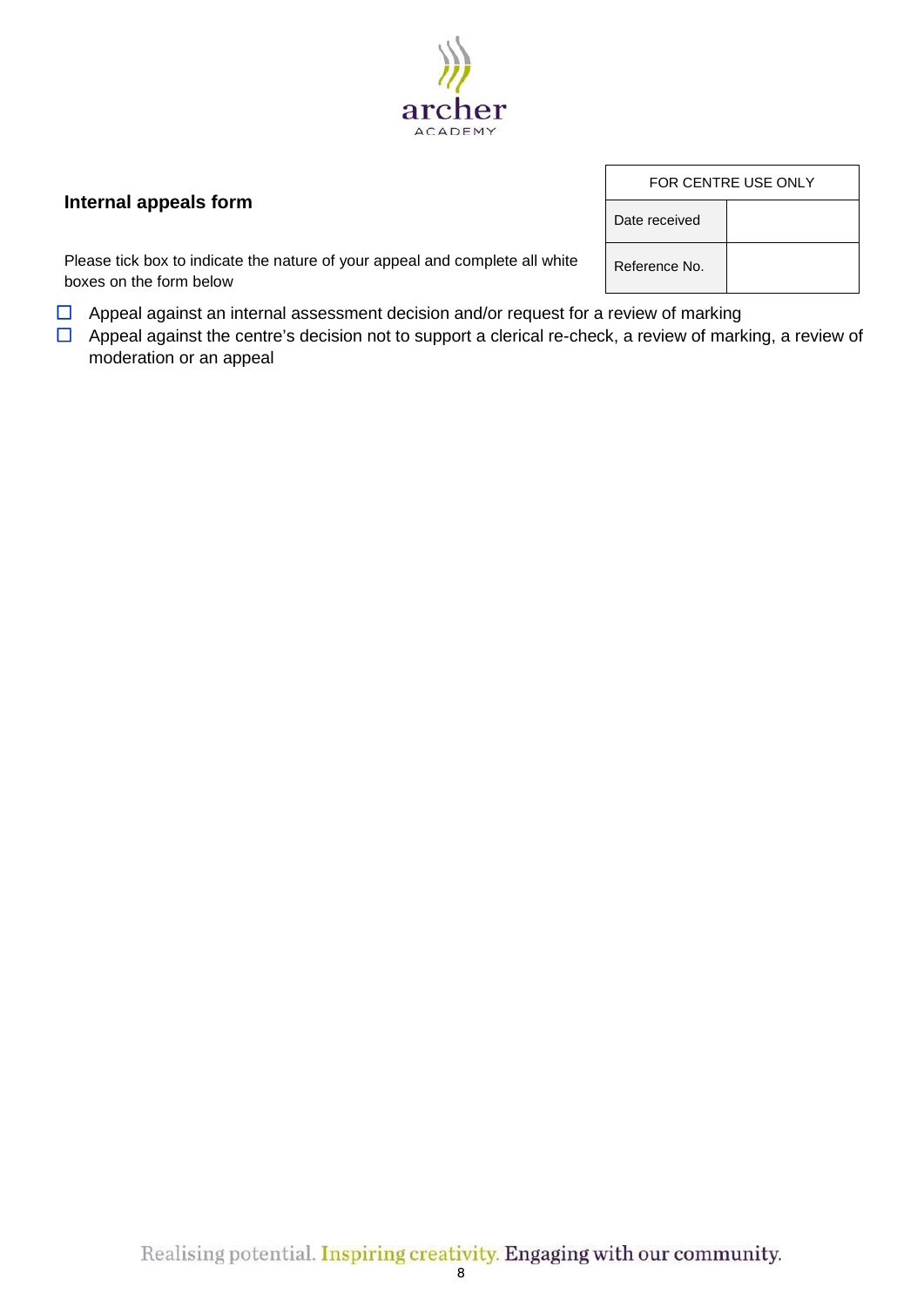

| Name of<br>appellant                                                                                                                 |                                                 | Candidate name<br>if different to<br>appellant |                                                                                                                   |
|--------------------------------------------------------------------------------------------------------------------------------------|-------------------------------------------------|------------------------------------------------|-------------------------------------------------------------------------------------------------------------------|
| Awarding body                                                                                                                        |                                                 | Exam paper<br>code                             |                                                                                                                   |
| Qualification<br>type<br>Subject                                                                                                     |                                                 | Exam paper title                               |                                                                                                                   |
|                                                                                                                                      | Please state the grounds for your appeal below: |                                                |                                                                                                                   |
|                                                                                                                                      |                                                 |                                                |                                                                                                                   |
|                                                                                                                                      |                                                 |                                                |                                                                                                                   |
|                                                                                                                                      |                                                 |                                                |                                                                                                                   |
|                                                                                                                                      |                                                 |                                                |                                                                                                                   |
|                                                                                                                                      |                                                 |                                                |                                                                                                                   |
|                                                                                                                                      |                                                 |                                                |                                                                                                                   |
|                                                                                                                                      |                                                 |                                                |                                                                                                                   |
|                                                                                                                                      |                                                 |                                                |                                                                                                                   |
|                                                                                                                                      |                                                 |                                                |                                                                                                                   |
|                                                                                                                                      |                                                 |                                                |                                                                                                                   |
|                                                                                                                                      |                                                 |                                                |                                                                                                                   |
|                                                                                                                                      |                                                 |                                                |                                                                                                                   |
|                                                                                                                                      |                                                 |                                                |                                                                                                                   |
|                                                                                                                                      |                                                 |                                                |                                                                                                                   |
| (If applicable, tick below)                                                                                                          |                                                 |                                                |                                                                                                                   |
| Where my appeal is against an internal assessment decision I wish to request a review of the centre's marking<br>ப                   |                                                 |                                                |                                                                                                                   |
| If necessary, continue on an additional page if this form is being completed electronically or overleaf if hard copy being completed |                                                 |                                                |                                                                                                                   |
| Appellant signature:<br>Date of signature:                                                                                           |                                                 |                                                |                                                                                                                   |
|                                                                                                                                      |                                                 |                                                | This form must be signed dated and returned to the exams officer on behalf of the head of centre to the timescale |

This form must be signed, dated and returned to the exams officer on behalf of the head of centre to the timescale indicated in the relevant appeals procedure

## **Complaints and appeals log**

On receipt, all complaints/appeals are assigned a reference number and logged. Outcome and outcome date is also recorded.

Realising potential. Inspiring creativity. Engaging with our community.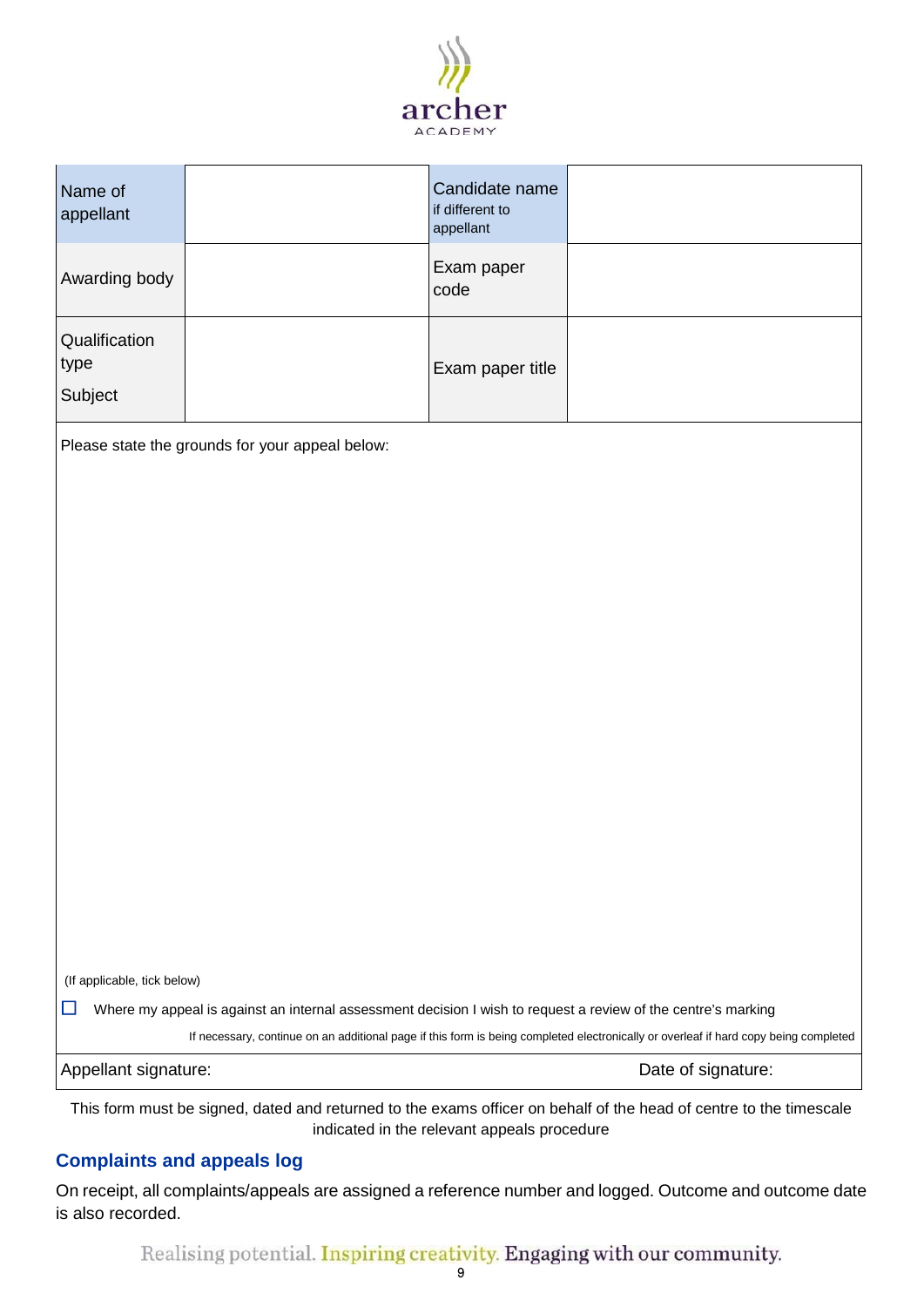

The outcome of any review of the centre's marking will be made known to the head of centre. Archer Academy your centre's process to confirm how a written record of the review will be kept (as example… A written record of the review will be kept and logged as an appeal, so information can be easily made available to an awarding body upon request. The awarding body will be informed if the centre does not accept the outcome of a review – this will be noted on this log.

| Ref<br>No. | Date received | <b>Complaint or Appeal</b> | Outcome | Outcome<br>date |
|------------|---------------|----------------------------|---------|-----------------|
|            |               |                            |         |                 |
|            |               |                            |         |                 |
|            |               |                            |         |                 |
|            |               |                            |         |                 |
|            |               |                            |         |                 |
|            |               |                            |         |                 |
|            |               |                            |         |                 |
|            |               |                            |         |                 |
|            |               |                            |         |                 |
|            |               |                            |         |                 |
|            |               |                            |         |                 |
|            |               |                            |         |                 |
|            |               |                            |         |                 |
|            |               |                            |         |                 |
|            |               |                            |         |                 |
|            |               |                            |         |                 |
|            |               |                            |         |                 |
|            |               |                            |         |                 |
|            |               |                            |         |                 |
|            |               |                            |         |                 |
|            |               |                            |         |                 |
|            |               |                            |         |                 |
|            |               |                            |         |                 |

Realising potential. Inspiring creativity. Engaging with our community.